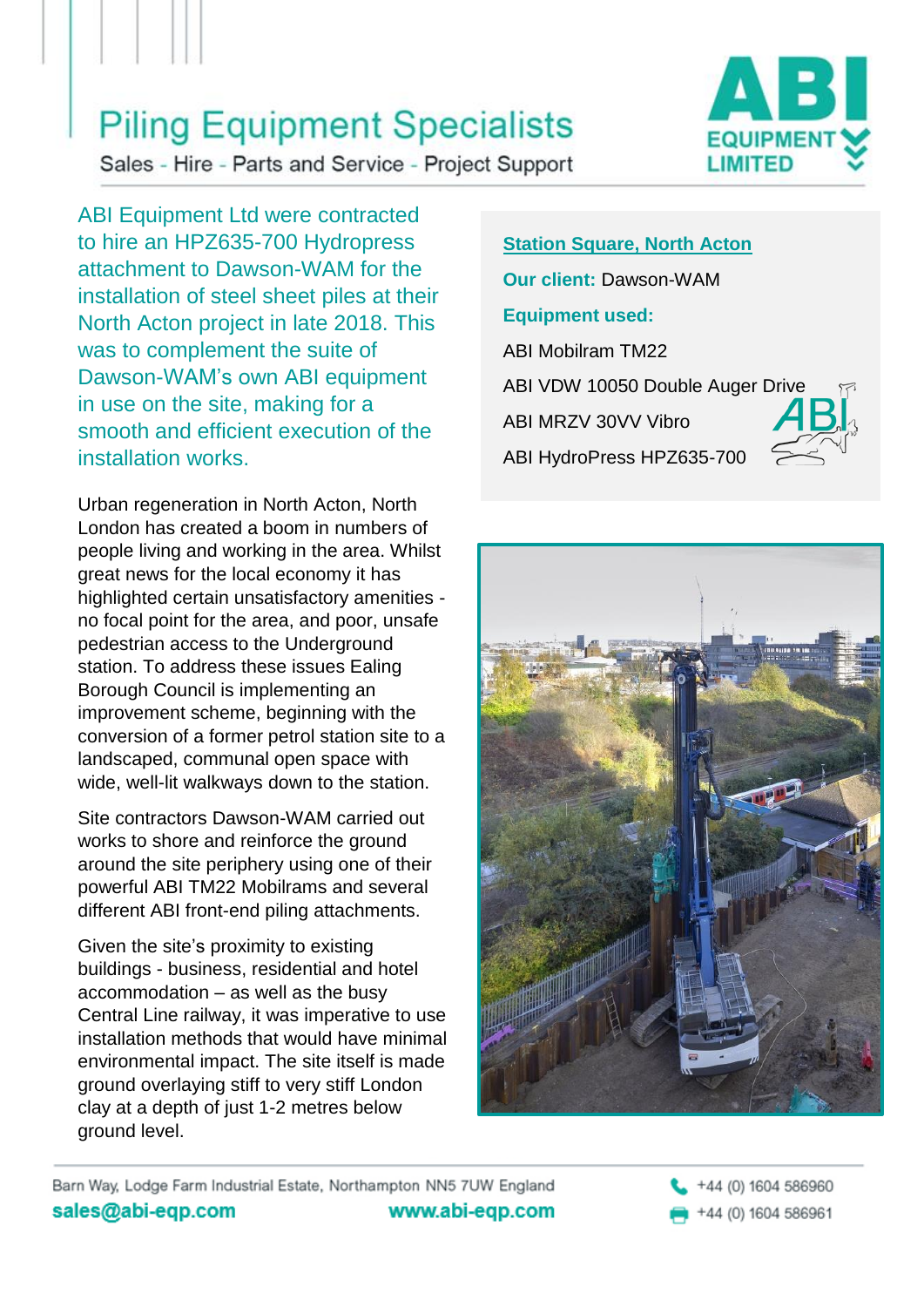

Sales - Hire - Parts and Service - Project Support

The ground was initially pre-augered using an ABI VDW double auger drive system. This 'cased CFA' system uses a conventional string of continuous flight augers rotating inside a counter-rotating outer casing that has been fitted with a tungsten carbide tipped 'cutting shoe'. With twice the cutting power making it to the cutting face the VDW-system drills very productively and with a high degree of accuracy, both in terms of positional accuracy and verticality. During the drilling process the counter rotating casing acts as a full length guide for the auger string inside and this means that the pre-augered hole can be formed precisely where the driven steel pile is to be installed during the second stage of the piling process.

Once the pre-augering was completed along the pile line the VDW-system was then exchanged for a powerful ABI MRZV30VV variable static moment, variable frequency vibrator.





This exchange process taking only a matter of minutes with ABI's unique D6-Rapid Docking System being an integral part of the TM22 design. With the vibrator installed Dawson-WAM were then able to pitch and drive a continuous wall of high modulus Hsection HZ-680LT piles, up to 14m long. Given the sensitive nature of the site location Dawson-WAM decided to also combine the use of the 30VV high frequency vibrator with low pressure water jetting of the HZ piles in order to minimise the potential for disturbance to nearby residents. Along with the initial pre-augering work this proved to be a great combination and ensured that all piles were installed to full depth in the challenging London clay throughout the drive.

Barn Way, Lodge Farm Industrial Estate, Northampton NN5 7UW England sales@abi-eqp.com www.abi-eqp.com

+44 (0) 1604 586960

+44 (0) 1604 586961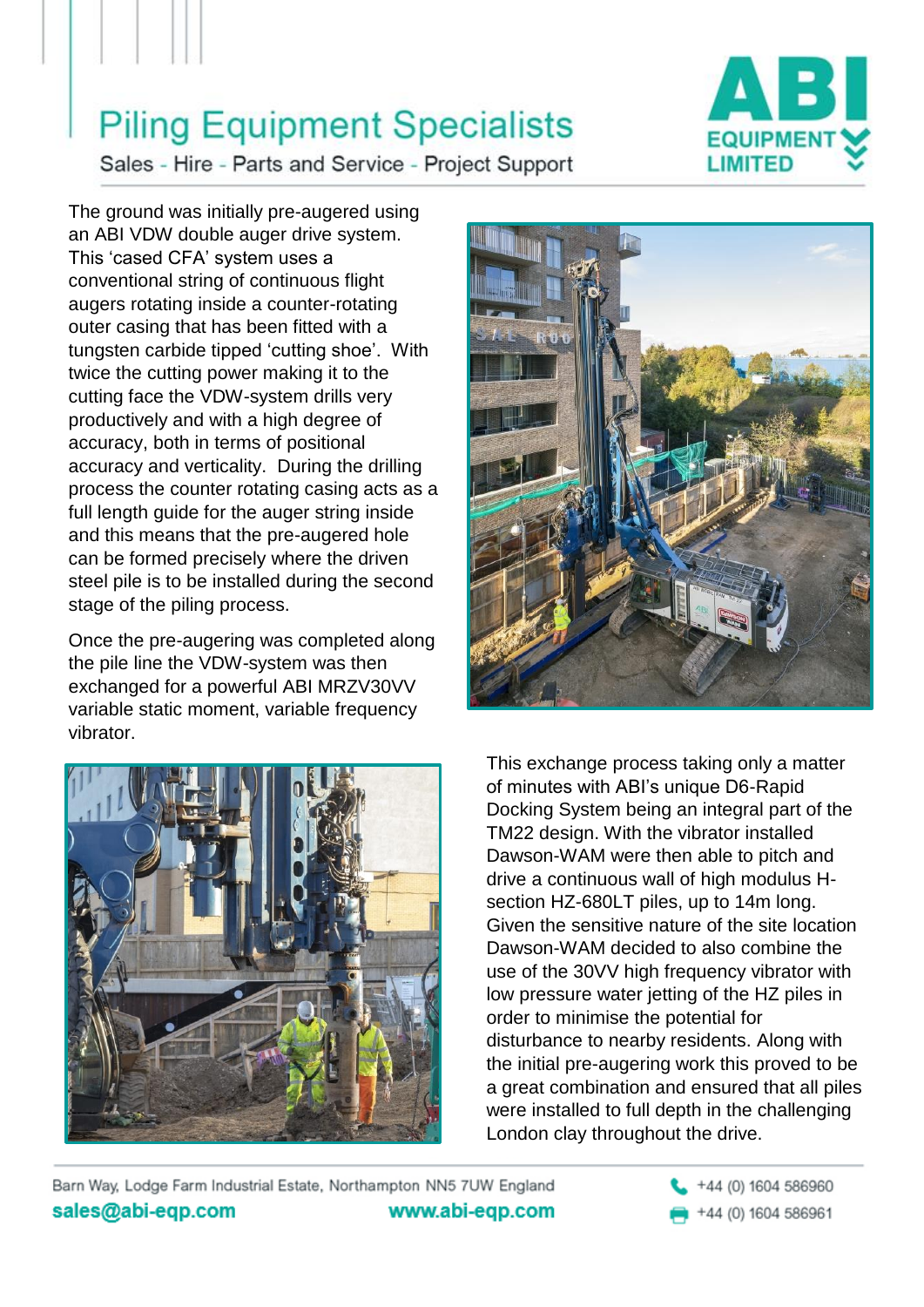

Sales - Hire - Parts and Service - Project Support

At each end of the high modulus wall Dawson-WAM were also contracted to install continuous walls of 8-10m long AZ36-700 steel sheet piles. Here they decided to again pre-auger with the VDW-system, and then to use our ABI HPZ-Hydropress system for a low noise, vibration-free piling process.

The Hydropress is a four cylinder hydraulically powered pile pressing system which initially utilises the combined reaction mass of the piles and the rig to press one pile into the ground over a 600mm stroke. Once one pile has been installed by 600mm the process is repeated for each of the other three piles until all four piles have been installed by a common 600mm increment. At this point the head assembly retracts and the four cylinders repeat the 600mm installation process over and over again until the piles have been installed to full depth.

Using this system generates only low noise levels (the noise of the engine running in the piling rig) and no ground vibration so is an ideal solution for sheet pile installation in cohesive soils in urban environments.





The combination of specialised equipment and adaptability of the TM22 rig made it possible to overcome some challenging site conditions, whilst minimising the disruption to the local community.

The local council was also keen to ensure the whole project should have minimal environmental impact, not just from the potential noise and vibration associated with normal steel pile installation but also to minimise air pollution.

Dawson-WAM were also able to place a very large tick in that box through the use of their ABI TM22 Mobilram. Equipped with a 470kW truly compliant EU Stage IV diesel engine and ABI's unique Efficiency Drive systems (ED) Dawson-WAM were able to undertake the works with the most powerful, most fuel efficient and least polluting telescopic leader rig on the market.

Barn Way, Lodge Farm Industrial Estate, Northampton NN5 7UW England sales@abi-eqp.com www.abi-eqp.com

+44 (0) 1604 586960 +44 (0) 1604 586961